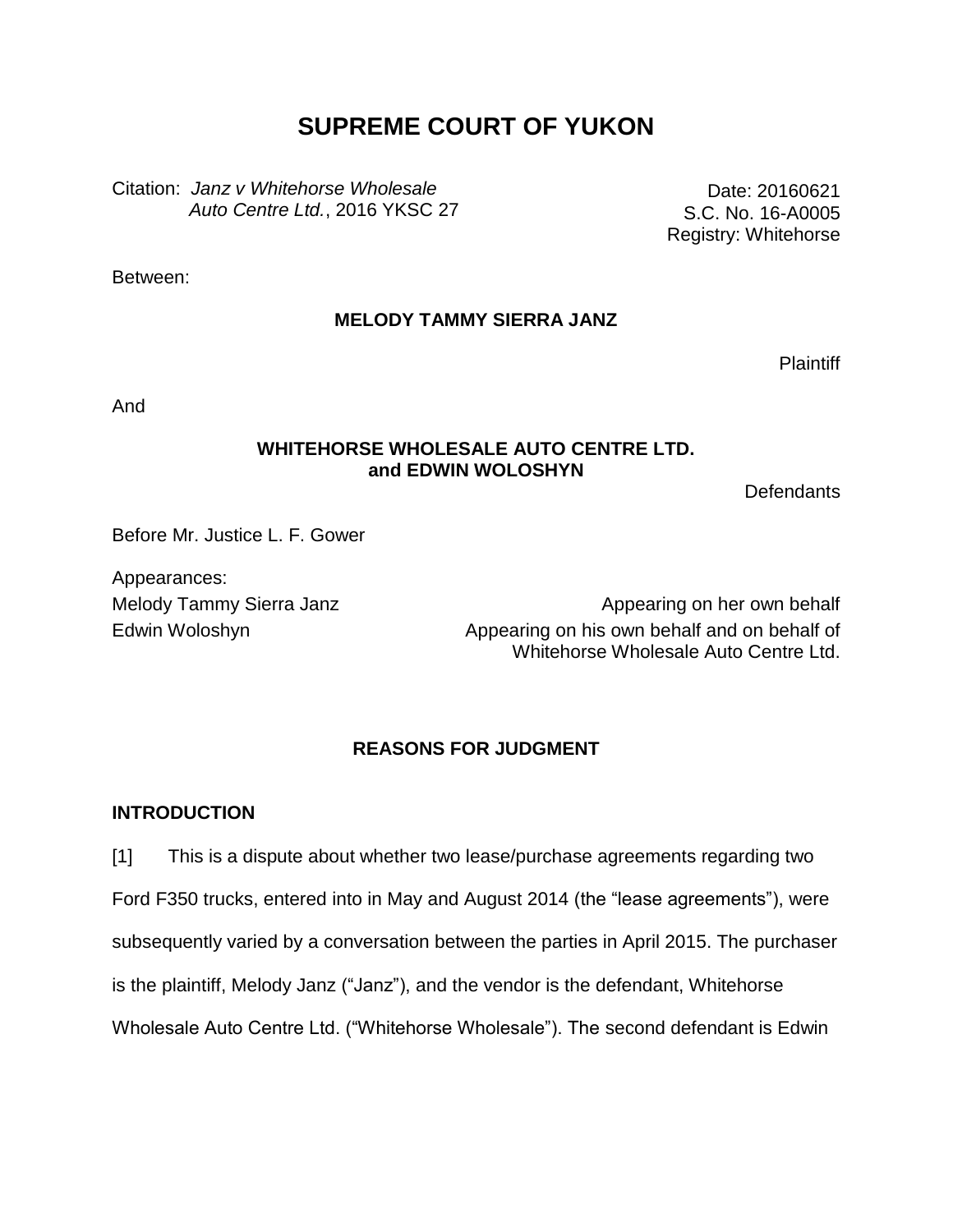Woloshyn ("Woloshyn"), who is the owner and sole director of Whitehorse Wholesale. All parties are self-represented.

[2] There is no dispute that Janz failed to make numerous payments under each of the lease agreements. However, she says that the conversation in April 2015 resulted in a further agreement between the parties, whereby Whitehorse Wholesale waived the necessity for Janz to make payments until either she returned to work or received settlement money from a personal injury lawsuit, whichever occurred first. I will refer to this as the contract variation issue. Woloshyn disputes making any such agreement or variation. Accordingly, because of Janz's defaults under the lease agreements, he seized one of the trucks on March 19, 2016 and the second on April 19, 2016.

[3] Janz filed a statement of claim seeking an order for the return of the trucks, as well as an interim injunction preventing their resale by Whitehorse Wholesale. On April 19, 2016, I made an order setting this matter down for trial. At that time I also granted an interim injunction preventing Whitehorse Wholesale from selling either truck until a further order of this Court following the trial.

[4] The trial took place on June 8, 2016 and effectively proceeded as a summary trial. I ordered that the respective affidavits filed by the parties before trial be made exhibits. Janz also testified, along with two additional witnesses for the plaintiff. Woloshyn was the only witness for the defendants.

[5] By the time of trial, Whitehorse Wholesale had filed a counterclaim for the unpaid lease payments, plus interest and other seizure related costs. Janz has filed a statement of defence to that counterclaim. However, at the trial on June 8, I indicated that I would have to decide the contract variation issue first, because it would only be if I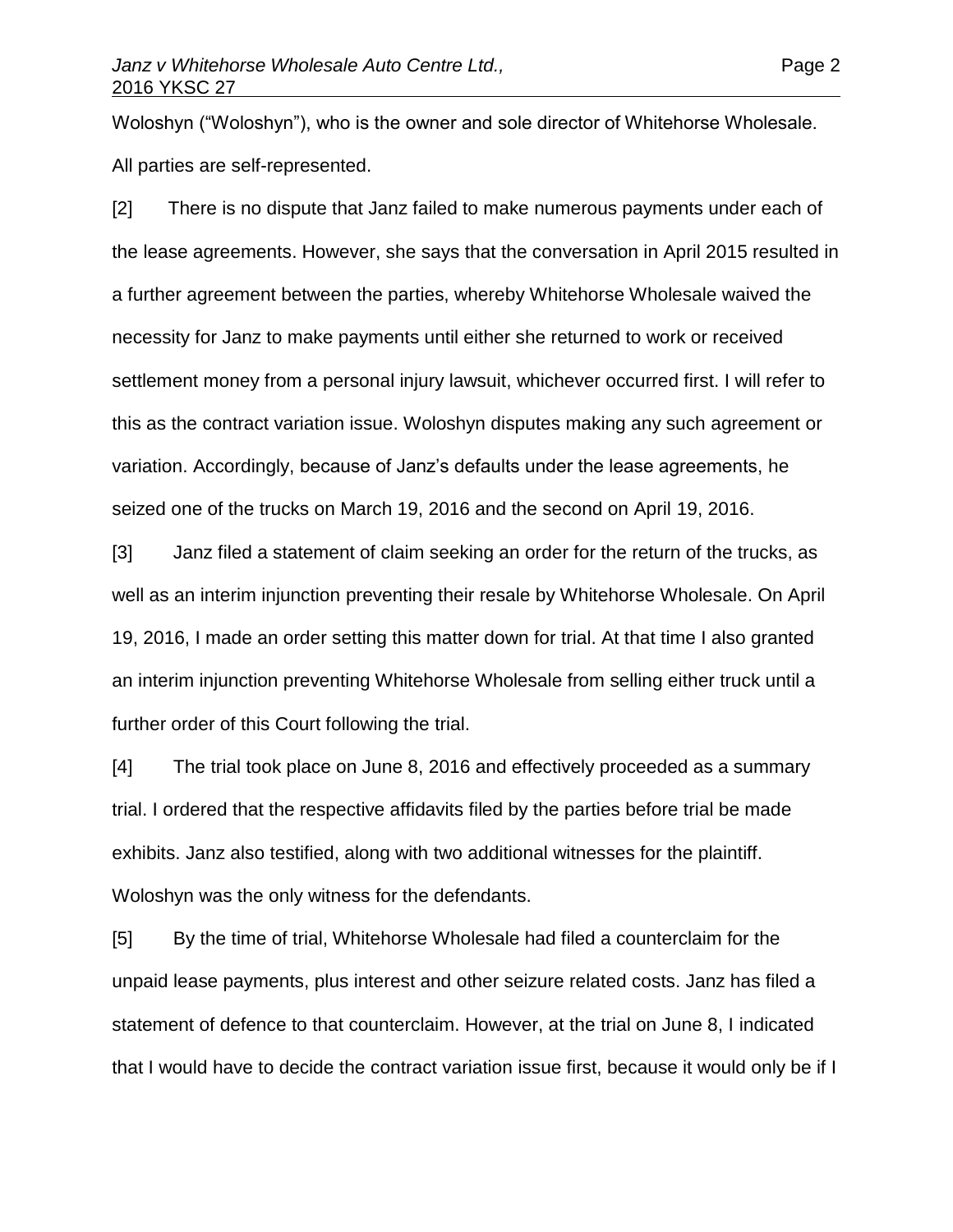decide in favour of Whitehorse Wholesale on the point that the counterclaim would become relevant.<sup>1</sup>

#### **FACTS**

 $\overline{a}$ 

[6] Based upon the testimony of the parties and Janz's husband, Darren Lehune ("Lehune"), as well as the two affidavits from Janz, Woloshyn's affidavit, Lehune's affidavit, and the exhibits filed at the trial, I make the following findings of fact.

[7] On December 19, 2013, Janz had a slip and fall injury and broke her left foot. She retained legal counsel, Debra Fendick, to pursue a personal injury lawsuit against the owner or occupier of the property where the injury occurred.

[8] On May 8, 2014, Janz entered into a lease agreement with Whitehorse Wholesale for a black 2014 Ford F350. After trading in her 2012 Jeep for \$29,000, Janz agreed to pay a further \$55,776 for the truck by making monthly payments of \$664 over 84 months. Woloshyn was aware of Janz's foot injury, the lawsuit and the fact that she was not working at the time.

[9] In June 2014, Janz received a letter from her doctor, Dr. Ikeji, that she was fit to return to her regular work as a class one truck driver.

[10] On August 29, 2014, Janz entered into a second lease agreement with Whitehorse Wholesale for a red 2015 Ford F350 with dual rear wheels. After making a \$5,000 down payment, Janz agreed to pay a further \$82,398.96, by making monthly payments of \$980.94 over 84 months. She also agreed to pay \$0.20 per kilometre for each kilometre in excess of 140,000 km over the term of the lease. Woloshyn was aware that Janz was still unemployed at that time.

 $1$  Janz also attempted to file her own counterclaim to the counterclaim of the defendants, however I ruled that this was improper as being contrary to the *Rules of Court* and that I would not consider it.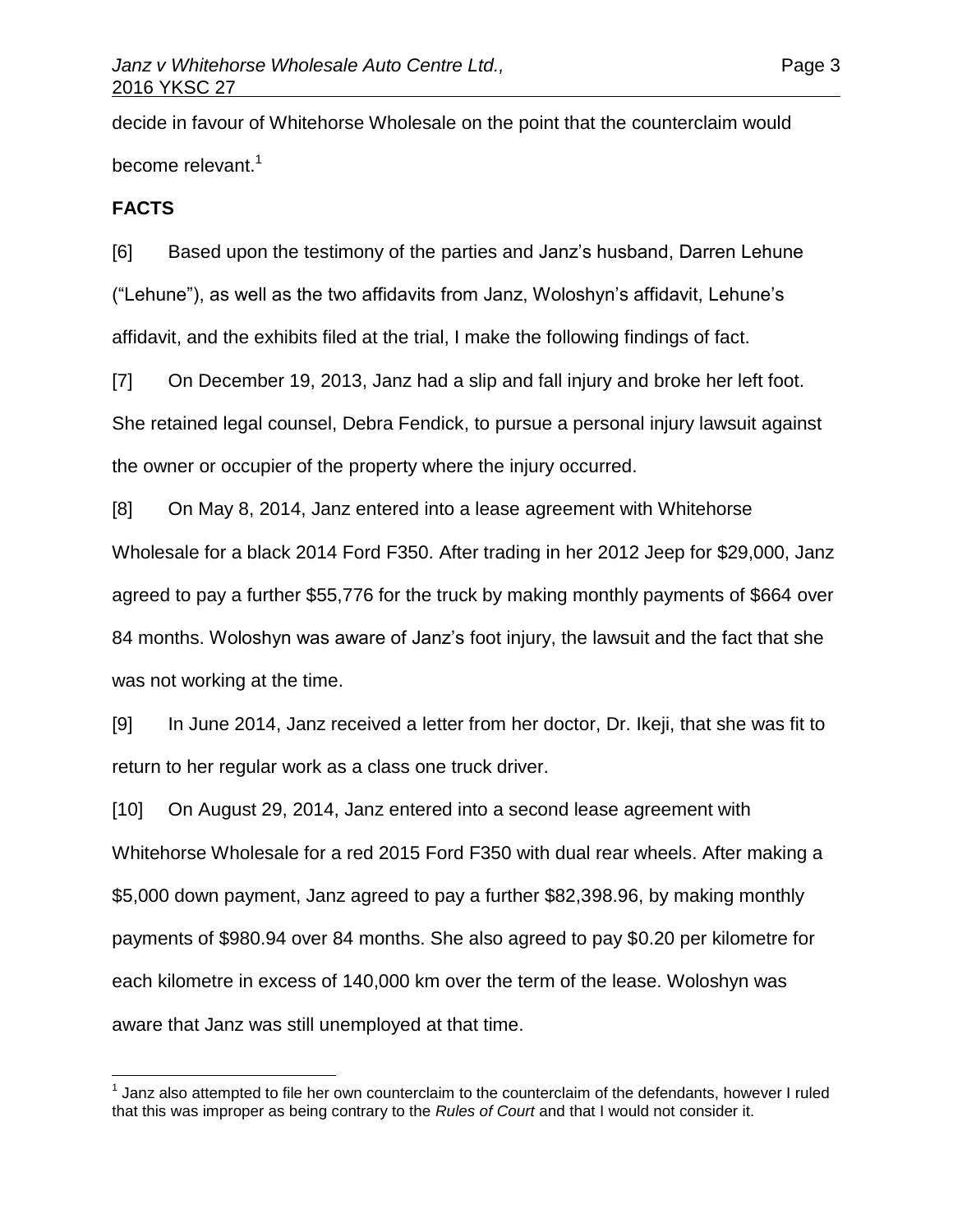[11] On November 13, 2014, Janz returned to work as a class one truck driver with Procision Trucking and Mining in Fort Nelson, British Columbia, hauling gasoline from the Fort Nelson area to a gas plant near Fort St. John, British Columbia. She continued with that employment until January 10, 2015, when she was laid off due to a shortage of work. Procision failed to pay her for the period from January 2-10, 2015.

[12] Janz informed Woloshyn of this issue. Woloshyn responded with words to the effect of "Okay, get me what you can. Don't worry, something will work out". Woloshyn also inquired about the status of the lawsuit and how it was coming along. Janz informed him that she was waiting to see her doctor to see if a specialist was needed, and that her lawyer would not have any new information on the lawsuit until such time as the medical issue was resolved.

[13] For the 2014 Ford, Janz made four consecutive payments of \$665 per month from June up to and including September 2014. She then missed two consecutive payments due in October and November 2014. Janz next made a payment of \$665 in December 2014, but missed every consecutive month following until making another payment in November 2015. She then failed to make any further payments up to and including the date of trial.

[14] For the 2015 Ford, Janz made a payment of \$985 in September 2014. She then missed her payments due in October and November, until making another payment of \$985 in December 2014. Once again, Janz missed her payments due for January, February and March 2015, until making a payment of \$985 in April 2015. She then failed to make any further payments up to and including the date of trial.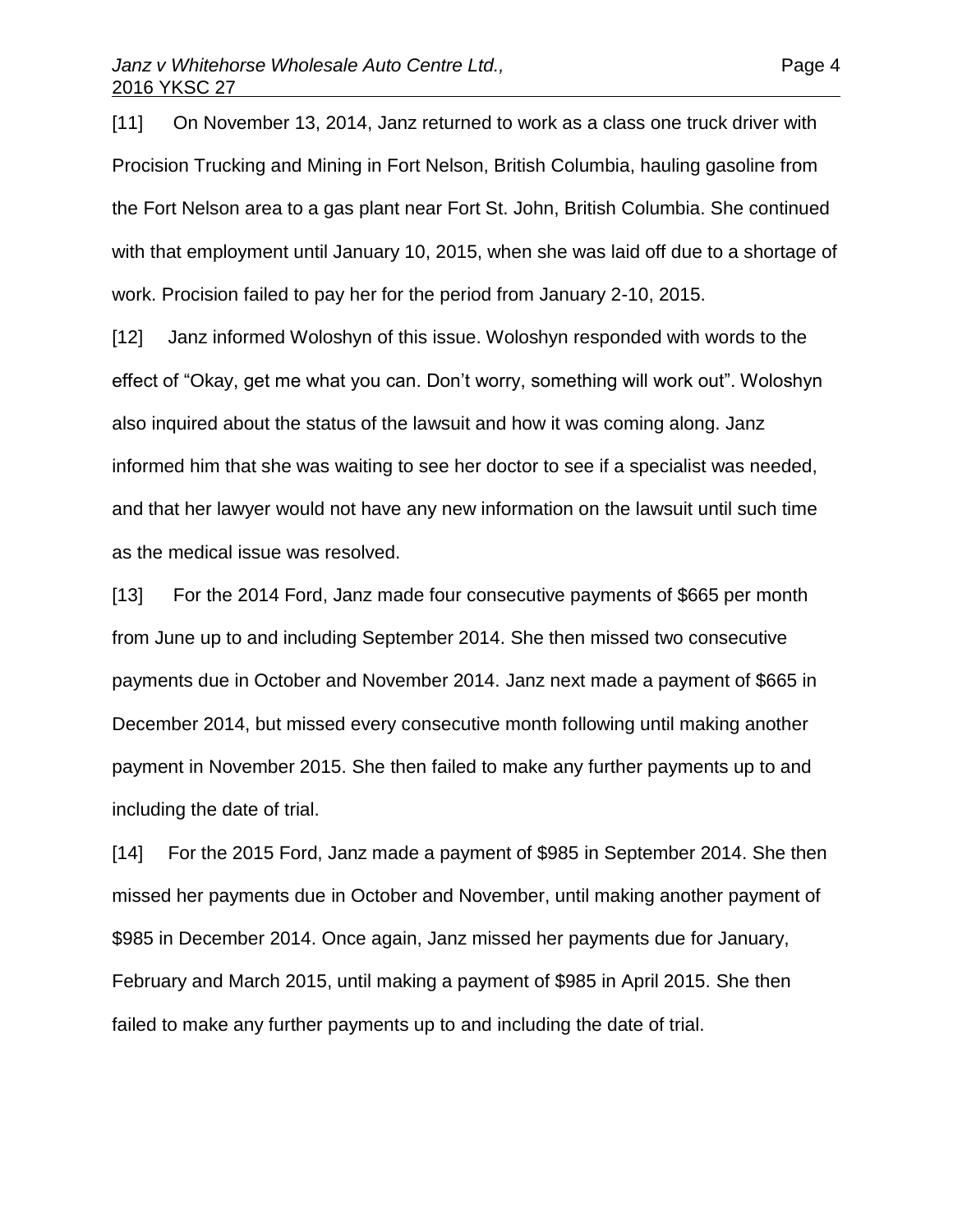[15] Around the end of April 2015, Janz saw a new doctor, Dr. Kwong, who recommended an appointment with a specialist, Dr. Penner, coming from Vancouver to Whitehorse in May 2015 to discuss possible surgery to her foot. Dr. Kwong said that Janz was not allowed to return to work until after she met with Dr. Penner. After this appointment with Dr. Kwong, while travelling in a truck with her then-fiancée, Mr. Lehune<sup>2</sup>, Janz telephoned Woloshyn using the truck's Bluetooth phone system and notified him that she had been ordered off work until after seeing the specialist. This is the conversation at issue in this trial.

[16] Janz testified that Woloshyn responded to this information with words to the effect of "Okay, I'll work with you until you get back to work or until your lawsuit claims settlement comes through, whichever occurs first". In her second affidavit, Janz deposed that she also asked Woloshyn if he wanted one or both of the trucks back, because she was not able to work and was not sure how long it would be before she could go back to work to continue to make payments. She further deposed that Woloshyn quickly responded with "No, I do not want the trucks back, I'm sure we can work out some sort of arrangement on payments". In addition, Janz deposed that she agreed with Woloshyn's instruction to keep him posted and "in the loop" on her medical, financial and legal situation. Finally, she deposed that she asked Woloshyn if they needed to write something up and he said that there was "No need to waste paper". [17] For reasons which follow, I generally accept this evidence as establishing the nature of the conversation.

 2 The couple were married on August 21, 2015.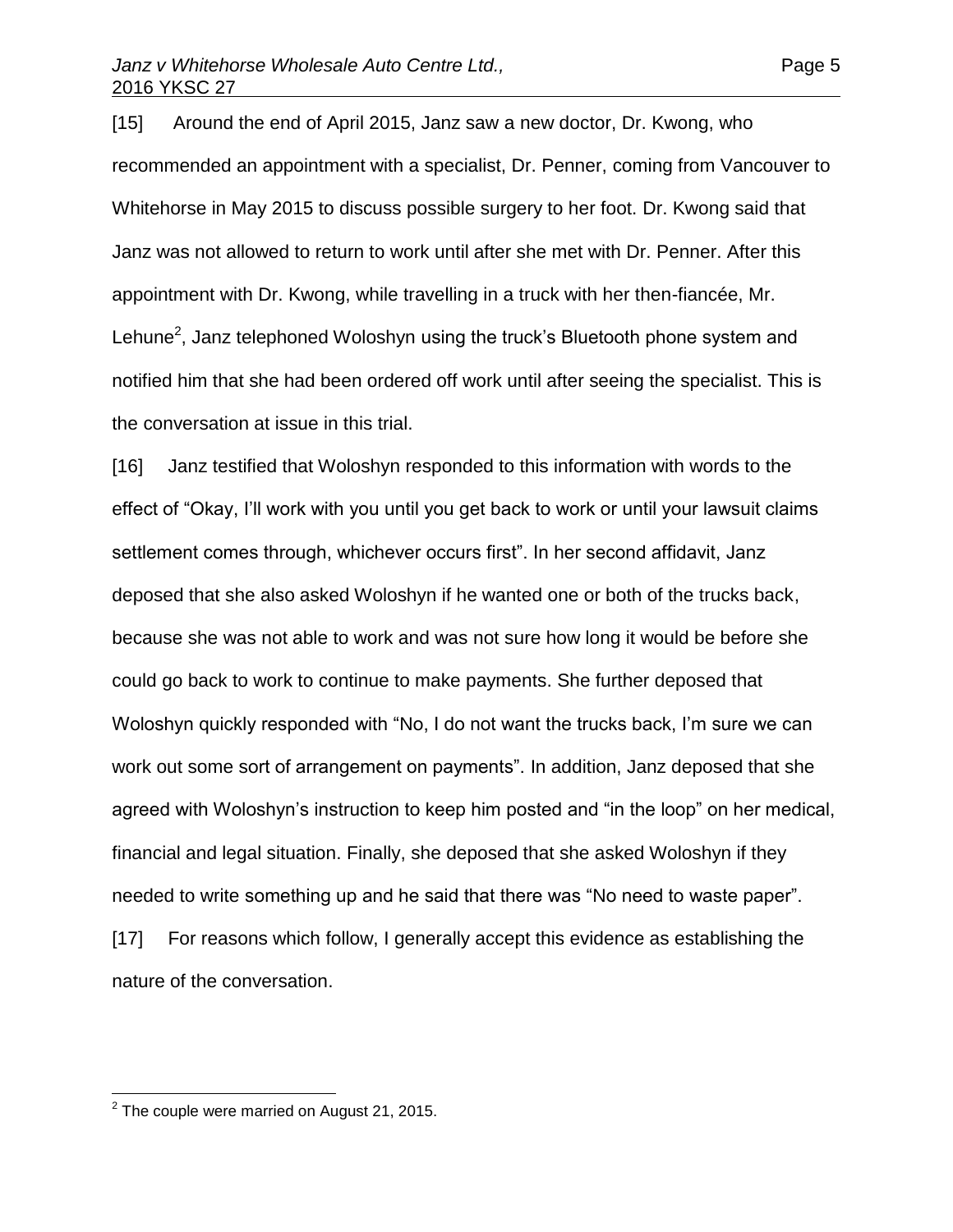[18] When Woloshyn was cross-examined by Janz, he did not remember having a conversation with her about returning the two trucks. However, he did not say the conversation did not occur.

[19] Because the conversation took place over the Bluetooth phone system in the truck in which Janz and Lehune were travelling, Lehune could hear both Janz and Woloshyn. Lehune deposed in his affidavit that Janz asked Woloshyn if he would wait for payments on the trucks until she was able to return to work or her settlement was reached. He further deposed that Woloshyn agreed to wait for payment, but that Janz was to "keep him in the loop" on her medical situation and with respect to the status of her lawsuit. Lehune also deposed that Janz asked Woloshyn if he was going to write a letter to her concerning this new arrangement and Woloshyn's response was "Why waste paper? I call the shots around here, no need".

[20] Lehune's testimony was slightly different from his affidavit, but was nevertheless generally consistent. He stated that Janz wanted to make sure that she could continue the agreement she had made with Whitehorse Wholesale or, alternatively, return the trucks. Lehune testified that Woloshyn had no qualms about Janz keeping possession of the trucks and paying him outright from the settlement anticipated from the lawsuit. He stated that there was conversation about Janz being ordered off work. Lehune testified that when Janz offered to return the trucks, Woloshyn replied with words to the effect of "No, don't worry about it, we have an agreement". He further stated that the nature of the conversation was that Woloshyn was going to wait either for Janz to receive money from the lawsuit settlement or for her to return to work, and that the two would keep in touch regarding the progress of either contingency.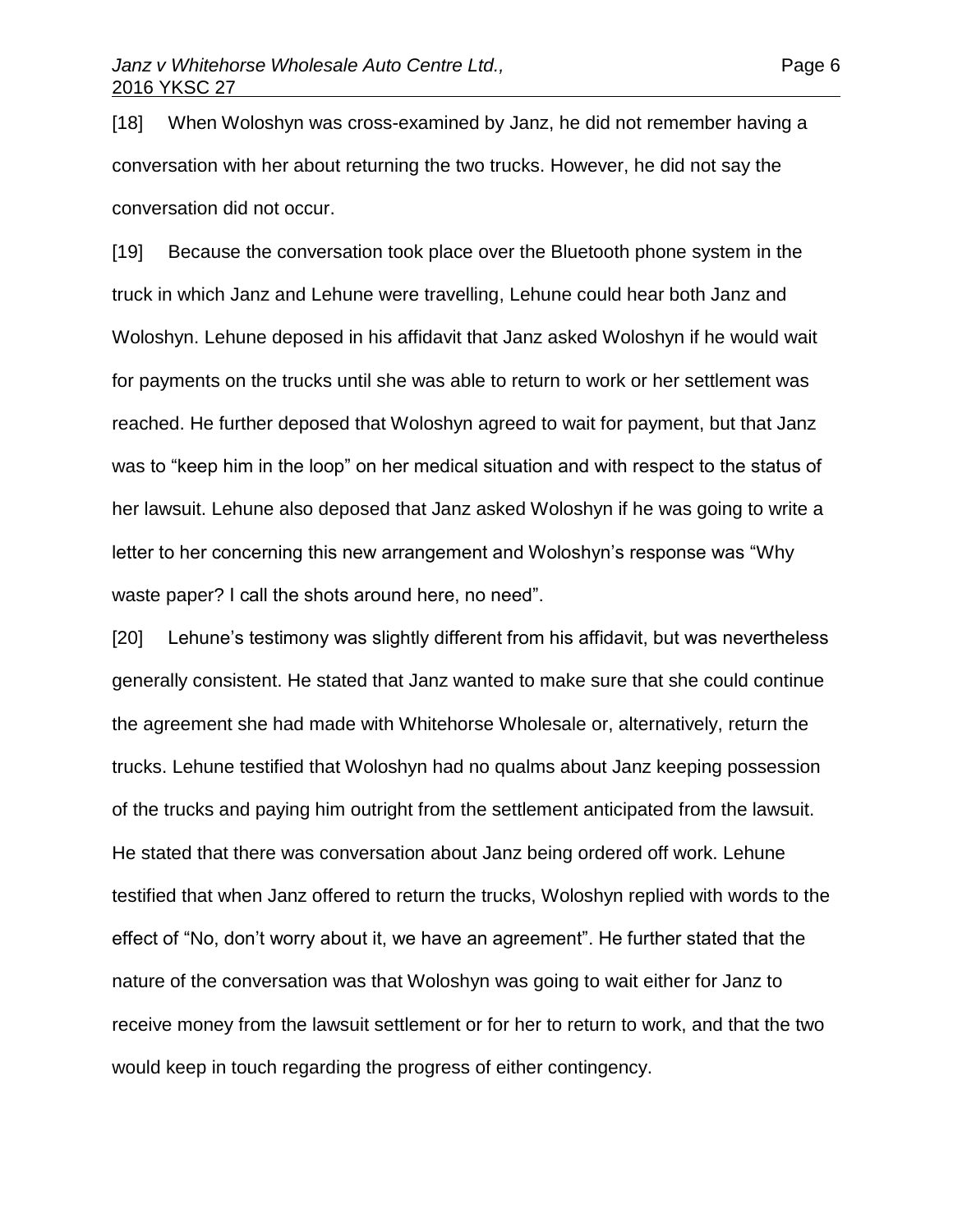[21] On May 5, 2015, Janz had her appointment with the specialist, Dr. Penner, in

Whitehorse. Dr. Penner wrote Janz a note saying "She is to be off work due to left foot

injury until recovery from foot surgery is complete".

[22] Janz remained off work throughout the summer of 2015 and, as I indicated

above, she made no further payments on either truck over that time.

[23] On September 30, 2015, Janz had the surgery on her foot. Shortly after that, she

telephoned Woloshyn to inform him of the surgery and Woloshyn requested that Janz

provide a letter from Debra Fendrick regarding the status of the lawsuit.

[24] On November 10, 2015, Debra Fendrick provided a letter to Whitehorse

Wholesale stating the following:

We are writing this letter at Melody Janz's request.

Ms. Janz is our client with respect to serious injuries she sustained in a slip and fall in December of 2013. Her injuries have required surgery and prevented her from working and earning an income.

I trust that you will make the necessary arrangements with Ms. Janz so that her vehicle is not repossessed for failure to make payment instalments on her lease arrangements while she is recovering from her injuries.

[25] Woloshyn did not contact Janz regarding this letter until early March 2016, when

he indicated that he wanted a more detailed and irrevocable assurance from Fendrick

regarding the payment of the anticipated settlement funds towards the arrears on the

lease agreements. Janz indicated that Fendrick was away from Whitehorse until mid-

April 2016, and that she would not be able to respond to Woloshyn's request until Ms.

Fendrick's return.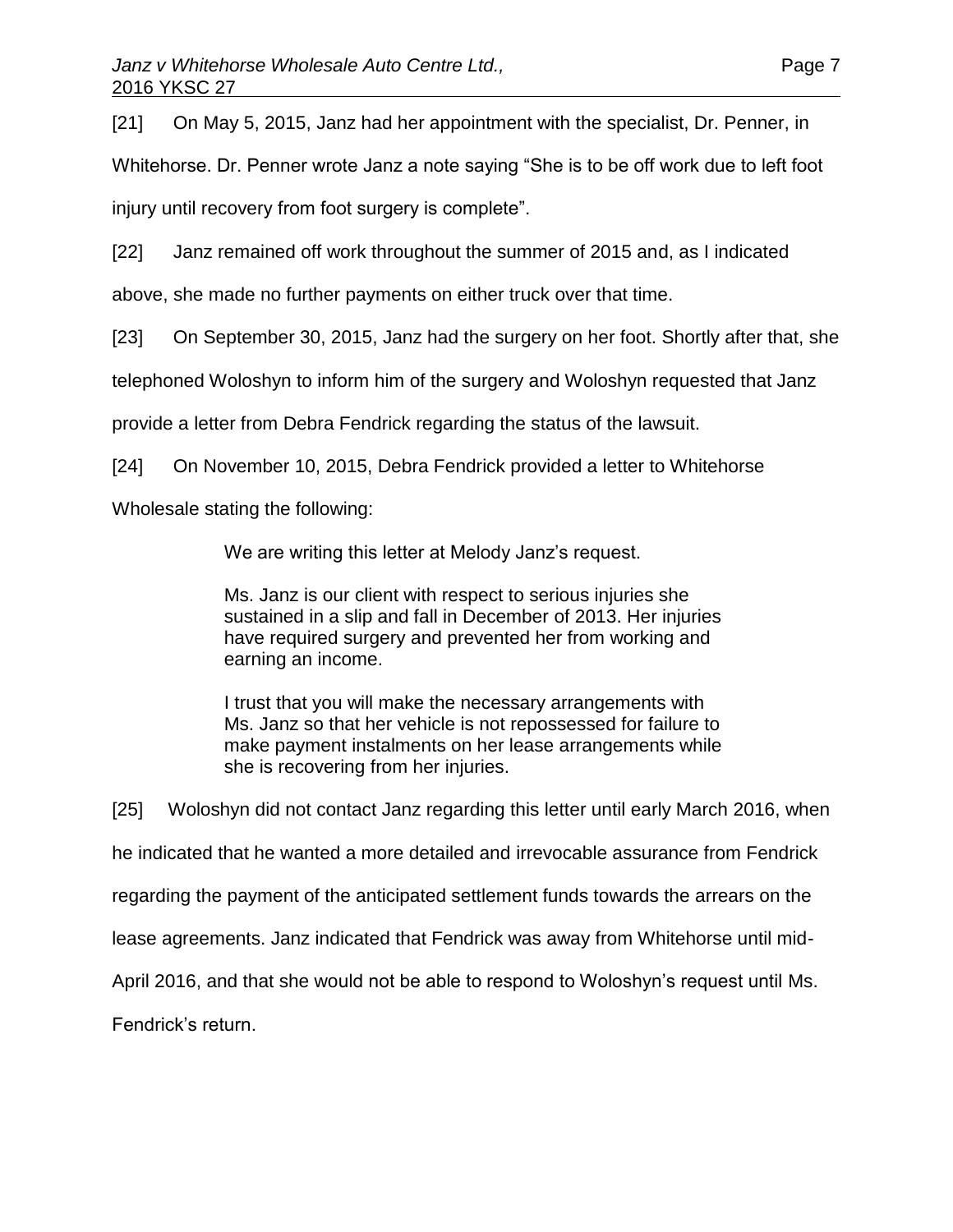[26] As stated above, Woloshyn personally seized the 2014 Ford on March 19, 2016<sup>3</sup>,

and instructed the deputy sheriff to seize the 2015 Ford after the court appearance

before me on April 19, 2016.

# **ANALYSIS**

[27] Absent the conversation between the parties at the end of April 2015, there is no

question that Whitehorse Wholesale has the legal authority under para. 16 in each of

the lease agreements to seize the trucks in the event that the purchaser fails to make

the monthly payments due. That paragraph states:

(16) Default: If the Lessee fails to make any payment under this Lease when it is due, or if the Lessee fails to keep any other agreement in this Lease, the Lessor may terminate this Lease and take back the Vehicle. The Lessor may go on the Lessee's property to retake the Vehicle...

[28] What then was the nature and legal impact of the April 2015 conversation?

[29] As I indicated earlier, I generally accept Janz's evidence establishing the nature of the conversation between her and Woloshyn around the end of April 2015. I do so for three principal reasons:

- 1) Although Woloshyn denied making such an agreement with Janz, he did not deny that portion of the conversation where Janz offered to return the two trucks. Rather, he testified that he did not remember that portion of the conversation, but not that the conversation did not occur;
- 2) Janz's evidence is substantially corroborated by Lehune. Although Lehune candidly admitted that he had difficulty remembering dates and other details, I generally found him to be a credible witness, if not always reliable; and

 $\overline{a}$ <sup>3</sup> Whitehorse Wholesale had this vehicle re-seized by a Deputy Sheriff on April 18, 2016.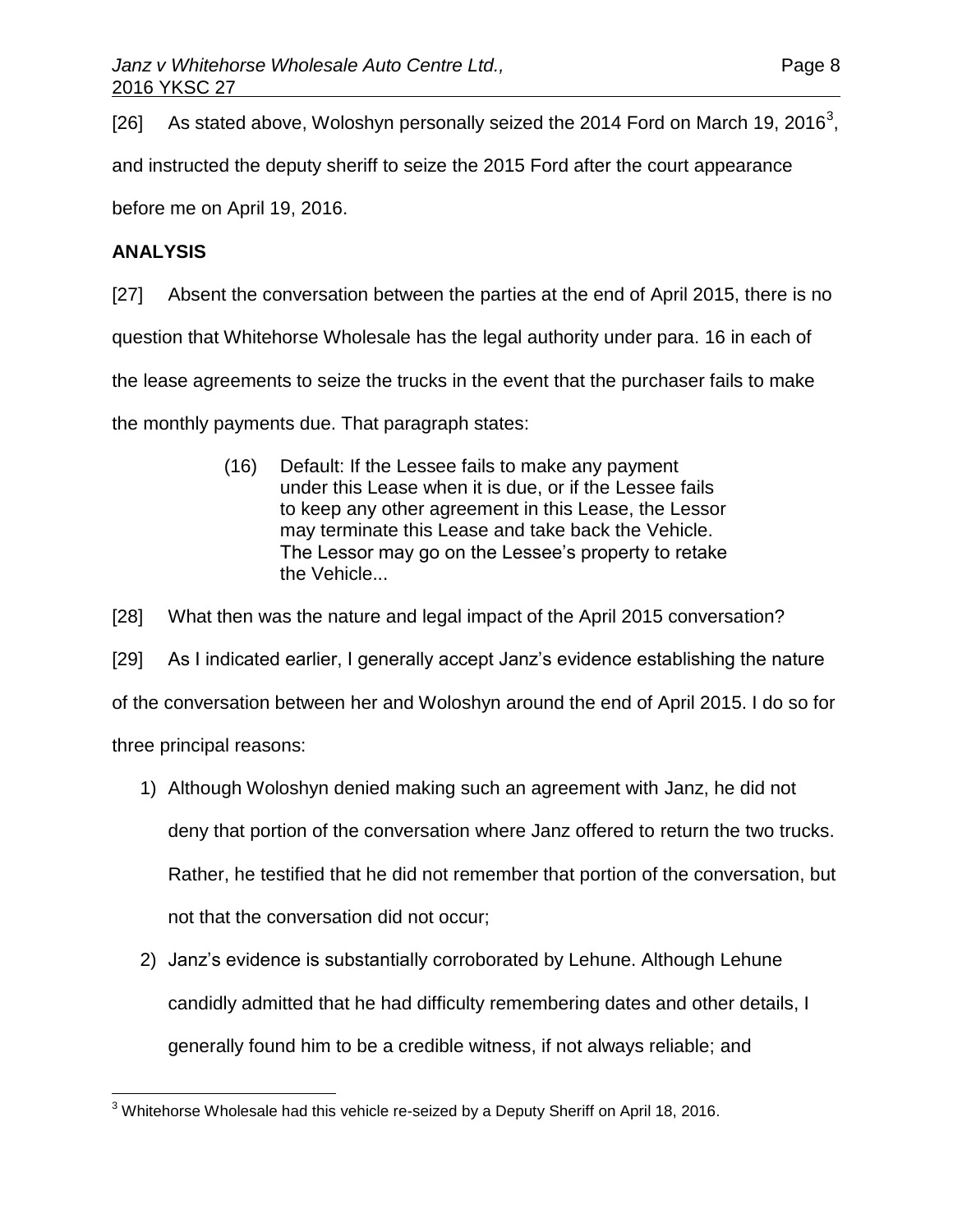3) Woloshyn's conduct, on behalf of Whitehorse Wholesale, in failing to make any demand for payment, or any threat to repossess under either of the lease agreements, until finally taking action on March 19, 2016, is entirely consistent with Janz's assertion that he indicated he was not interested in taking possession of the trucks at the end of April 2015, and was still hopeful that his company would be paid out from Janz's personal injury settlement, or that Janz would recommence making monthly payments once she returned to work.

[30] That said, I do accept Woloshyn's evidence that he was always interested in finding a way to extract some cash from Janz. During virtually all of his conversations with her, he specifically mentioned that the company needed money from her to make good on the arrears.

[31] In any event, the more important question is what the legal effect of the April 2015 conversation is.

[32] Janz relies upon an Ontario Supreme Court case entitled *In the Matter of: The Mining Act before the Mining and Land Commissioner*, (1978) 20 O.R. (2d) 593, in support of her argument that Whitehorse Wholesale ought to be prevented from repossessing the trucks by way of the doctrine of promissory estoppel. This doctrine was summarized by Grange J. at para.13, quoting from the English case of *Hughes v. Metropolitan Railway*:

> It is my view that the doctrine to be applied whether it be called waiver or promissory estoppel or variation of the contract or simply binding promises, stems from the words of Lord Cairns in *Hughes v. Metropolitan Railway. Co.* (1877), 2 App. Cas. 439 at p. 448:

> > It is the first principle upon which all courts of equity proceed, that if parties, who have entered into definite and distinct terms, involving certain legal results--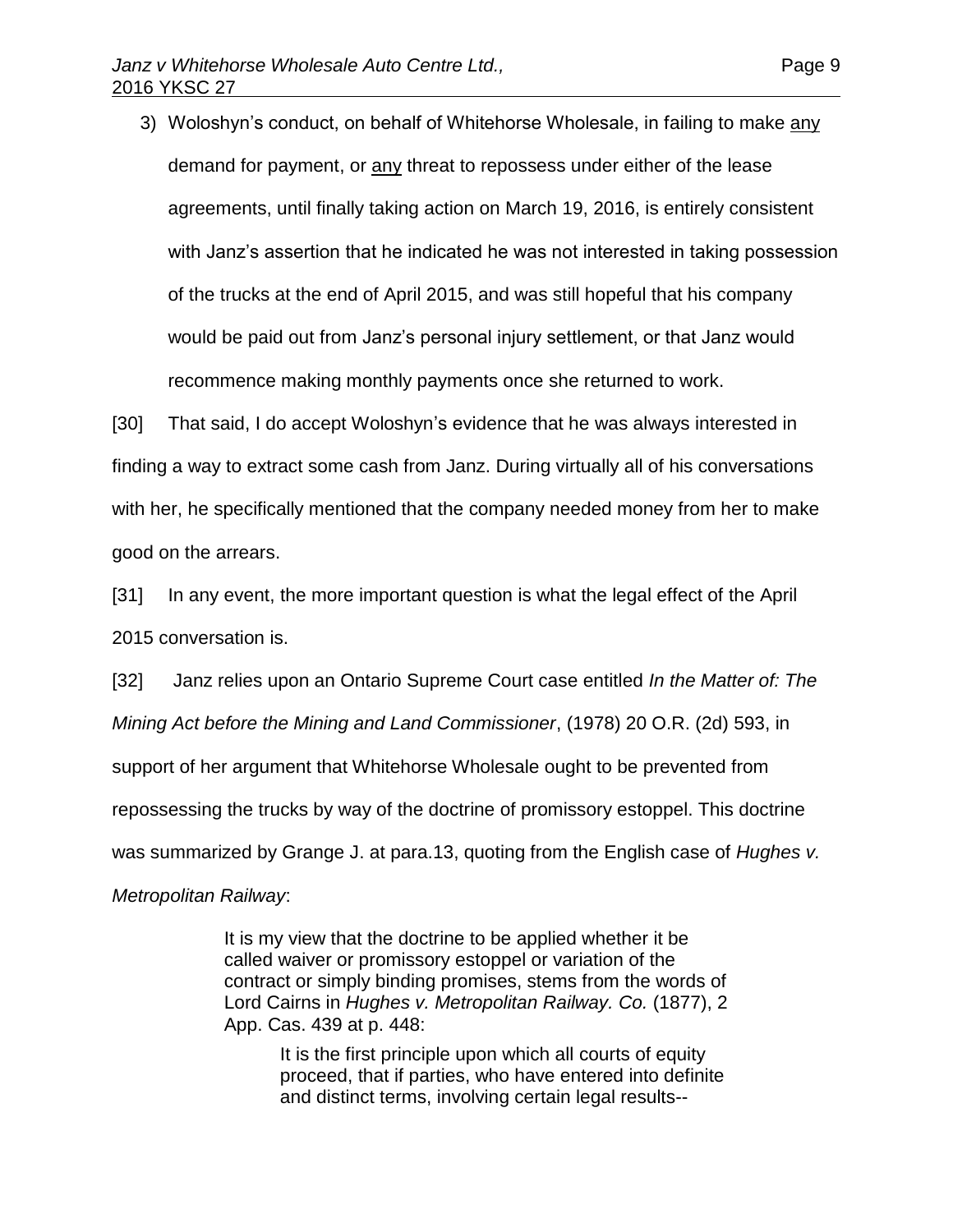certain penalties or legal forfeiture--afterwards by their own act or with their own consent, enter upon a course of negotiation which has the effect of leading one of the parties to suppose that the strict rights arising under the contract will not be enforced, or will be kept in suspense, or held in abeyance, the person who otherwise might have enforced those rights will not be allowed to enforce them where it would be inequitable having regard to the dealings which have thus taken place between the parties.

That principle was accepted by the Supreme Court of Canada in *Conwest Exploration Co. Ltd. et al. v. Letain*, [\[1964\] S.C.R. 20](http://www.lexisnexis.com/ca/legal/search/runRemoteLink.do?A=0.4803115670124103&bct=A&service=citation&risb=21_T24254823571&langcountry=CA&linkInfo=F%23CA%23SCR%23sel1%251964%25page%2520%25year%251964%25) at p. 28, [\[41 D.L.R. \(2d\) 198](http://www.lexisnexis.com/ca/legal/search/runRemoteLink.do?A=0.38601597740527016&bct=A&service=citation&risb=21_T24254823571&langcountry=CA&linkInfo=F%23CA%23DLR2%23vol%2541%25page%25198%25sel2%2541%25) at p. 206,] and in numerous other Canadian cases. In *Central London Property Trust Ltd. v. High Trees House Ltd.*, [1947] 1 K.B. 130, Denning, J., traced the principle first to justify an oral variation of a written contract including one required to be in writing to a representation without consideration and to a representation not just of an existing fact but to one as to the future. The essential features are an unambiguous representation which was intended to be acted upon and indeed was acted upon. The present rule is now expressed by Snell in his work [Snell's Principles of] on Equity, 27th ed. (1973), p. 563, as follows:

> Where by his words or conduct one party to a transaction makes to the other an unambiguous promise or assurance which is intended to affect the legal relations between them (whether contractual or otherwise), and the other party acts upon it, altering his position to his detriment, the party making the promise or assurance will not be permitted to act inconsistently with it. (my emphasis)

[33] The requirement that the promisee suffer a loss or detriment of some kind as a

result of the promise is confirmed in the text, *Canadian Contract Law* (3<sup>rd</sup> ed.), by

Angela Swan and Jakub Adamski (Markham: Lexis Nexis, 2012), at 2.199:

For a particular example of reliance to be entitled to protection, there must be (1) an act or statement by the representor [promisor]; (2) reasonable reliance by the representee [promisee] on what the other did or said; and (3 a loss or detriment of some kind suffered by the representee…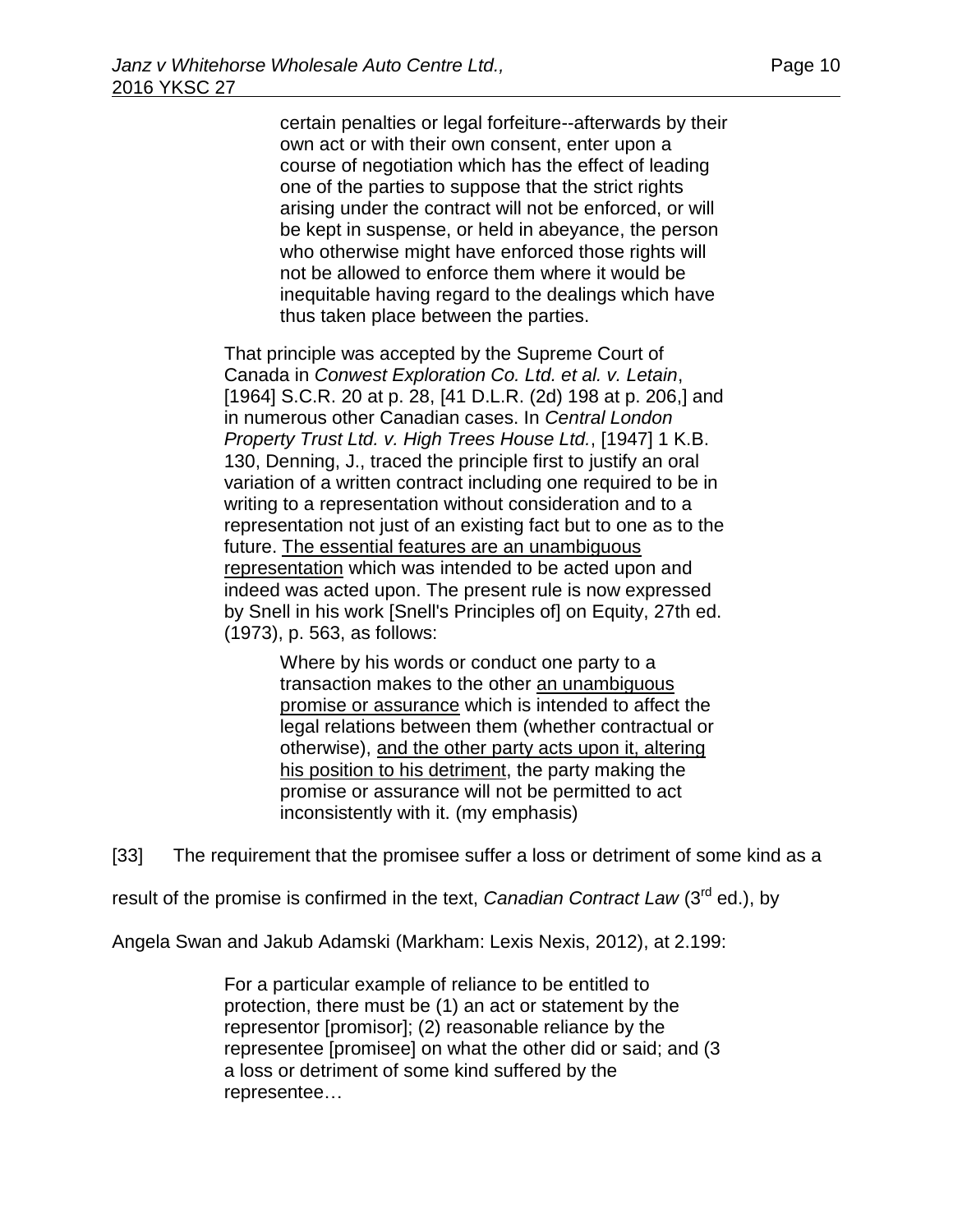[34] I conclude that promissory estoppel does not apply in this case because, firstly, the statements and representations made by Woloshyn in the conversation of April 2015 were ambiguous, uncertain and unenforceable. At that time, Janz did not know for certain whether she would be able to return to her employment as a class one truck driver following her anticipated surgery. In addition, there was no certainty that she would in fact receive a settlement from her personal injury lawsuit and, even to the extent that that was a probability, there was no guarantee that the amount she would receive would be sufficient to satisfy the arrears on both of the lease agreements. If I were to accept Janz's position on the impact of the April 2015 conversation, the result could be that she might be able to continue to use the trucks indefinitely without making any payments. That is an absurd result.

[35] Secondly, because of my conclusion immediately above, it was unreasonable of Janz to rely upon these statements and representations by Woloshyn.

[36] Finally, Janz did not rely upon Woloshyn's statements and representations to her "detriment". On the contrary, she benefited by continuing to be able to use each of the trucks while not making any further payments, at least until the initial seizure on March 19, 2016.

[37] The case of *Dytkowski v Blasiak Trucking Ltd.*, 1999 CarswellBC 465 (S.C.), is very much on point. There, the plaintiff was a driver for the defendant, a small trucking company. The plaintiff signed a conditional sale contract to purchase a truck of the defendant's that he had been driving for three years. The plaintiff said that the defendant wrongfully seized the truck the following year and sought damages for its wrongful seizure. The defendant counterclaimed for the cost of repairs that it said arose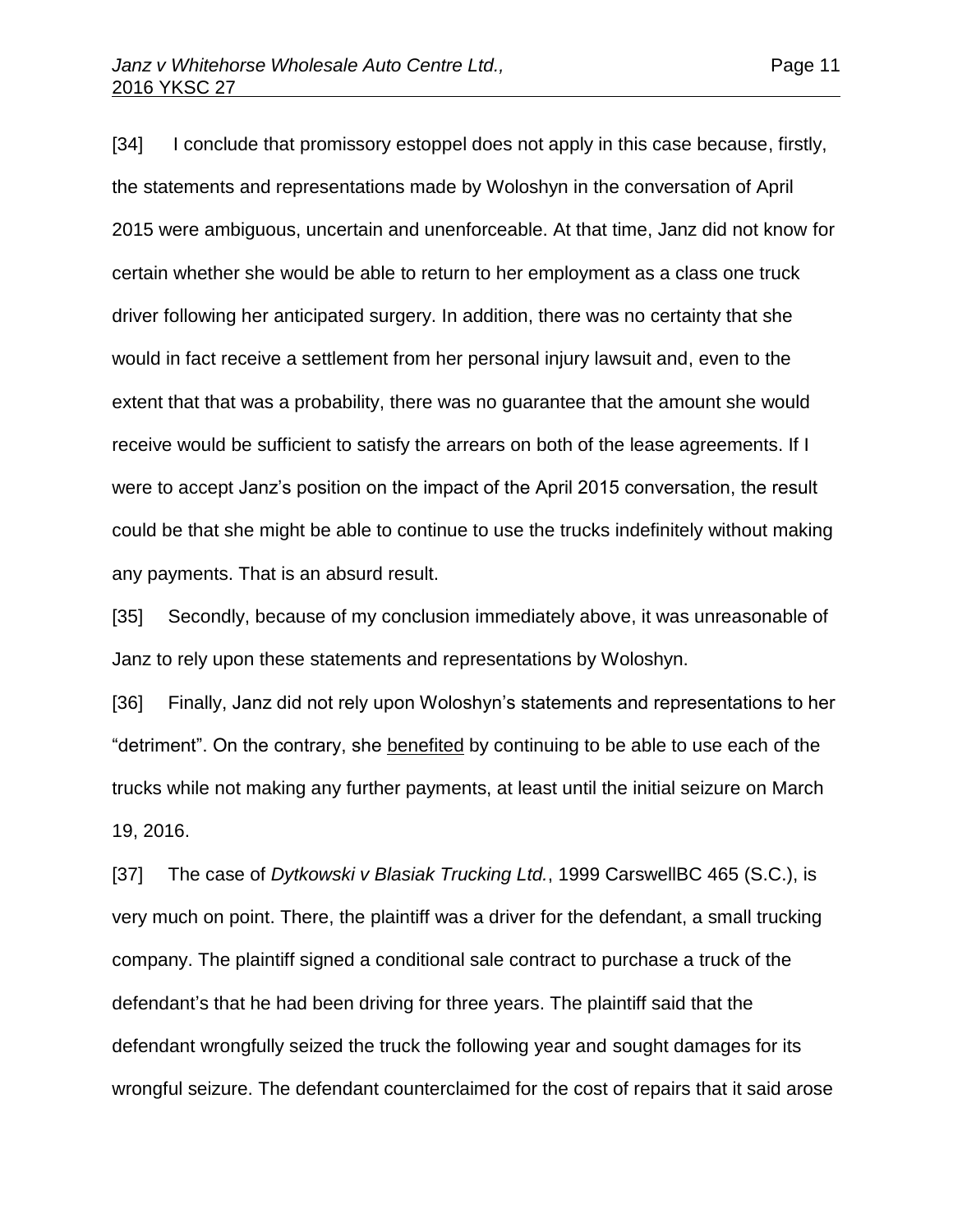from the plaintiff's negligent operation of the vehicle. The plaintiff argued that the

agreement for the sale of the truck was made orally, however there was also a written

and signed conditional sale contract.

[38] Ralph J., of the British Columbia Supreme Court, concluded that the defendant

was entitled to seize the vehicle under the conditional sale contract. Although the

plaintiff, like Janz in the case at bar, asserted the defence of promissory estoppel

because the defendant had waived the requirement for the plaintiff to make payments

on numerous occasions, this was dismissed by Ralph J. as follows:

38 Under paragraph 13 of the conditional sale contract the Seller was entitled to take possession of the vehicle if the Buyer failed to make any payment. The plaintiff says that, while he had failed to make payments when due, the defendant had stated on numerous occasions that the plaintiff did not need to keep the monthly payments current at all times. The plaintiff says he relied on that "representation" and as a result the defendant was estopped from seizing the vehicle.

39 The defendant denies making any such representation…

40 In *John Burrows Ltd. v. Subsurface Surveys Ltd. and Murdoch Surveys Ltd.* and *G. Murdoch Whitcomb*, [\[1968\]](http://www.lexisnexis.com/ca/legal/search/runRemoteLink.do?A=0.17268166252082517&bct=A&service=citation&risb=21_T24255124681&langcountry=CA&linkInfo=F%23CA%23SCR%23sel1%251968%25page%25607%25year%251968%25)  [S.C.R. 607](http://www.lexisnexis.com/ca/legal/search/runRemoteLink.do?A=0.17268166252082517&bct=A&service=citation&risb=21_T24255124681&langcountry=CA&linkInfo=F%23CA%23SCR%23sel1%251968%25page%25607%25year%251968%25) (S.C.C.) Ritchie J. considered this aspect of equitable estoppel at page 615:

It seems clear to me that this type of equitable defence cannot be invoked unless there is some evidence that one of the parties entered into a course of negotiation which had the effect of leading the other to suppose that the strict rights under the contract would not be enforced, and I think that this implies that there must be evidence from which it can be inferred that the first party intended that the legal relations created by the contract would be altered as a result of the negotiations.

It is not enough to show that one party has taken advantage of indulgences granted to him by the other for